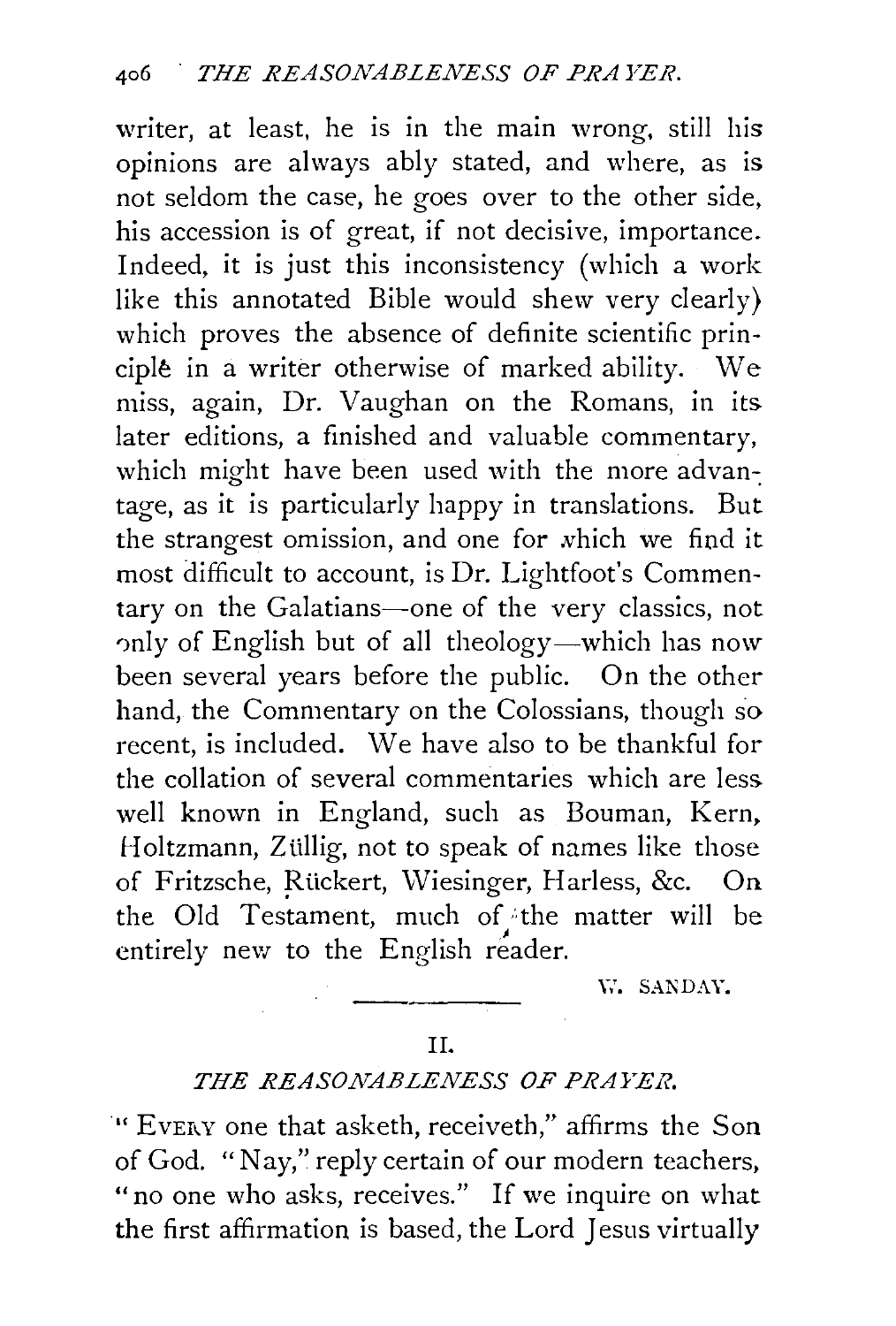replies, "On what I know of our Father who is in heaven, your Father and mine." If we ask on what the second affirmation is based, our modern teachers reply, either, "On what we have learned of God by the researches and discoveries of Science;" or, " On the fact we have discovered, that there is no God to hear. and answer prayer." As we think of God, then, so we think of prayer. And yet even those who think truly and nobly of God, who believe that they have seen all the glory of God in the face of Jesus Christ, are often troubled with doubts and misgivings : as they listen to the confident, the too confident and dogmatic, assertions of men whom they honour for their generous ardour and unselfish devotion in the service of scientific truth, their faith in prayer is often weakened and overcast, even though it be not destroyed. Is there, then, any real and adequate cause for their secret uneasiness ? Has modern thought any arguments to urge of such a force that we do well to question, or distrust, the efficacy of prayer ?

The great modern argument against prayer is this :—We everywhere find the reign of law; *i.e.*, God, if there be a God, rules the universe and the affairs of men in ·certain fixed and invariable modes : how then can we hope, or wish, that He should violate these laws, which ensure the general welfare, in order to shew special favour to this man or that, to supply his want, or to gratify his desire ? Time was when it was pardonable that men should pray for rain or for fair weather, for health or abundant harvests; but it is no longer rational of them now that the scientific idea of law has been proclaimed.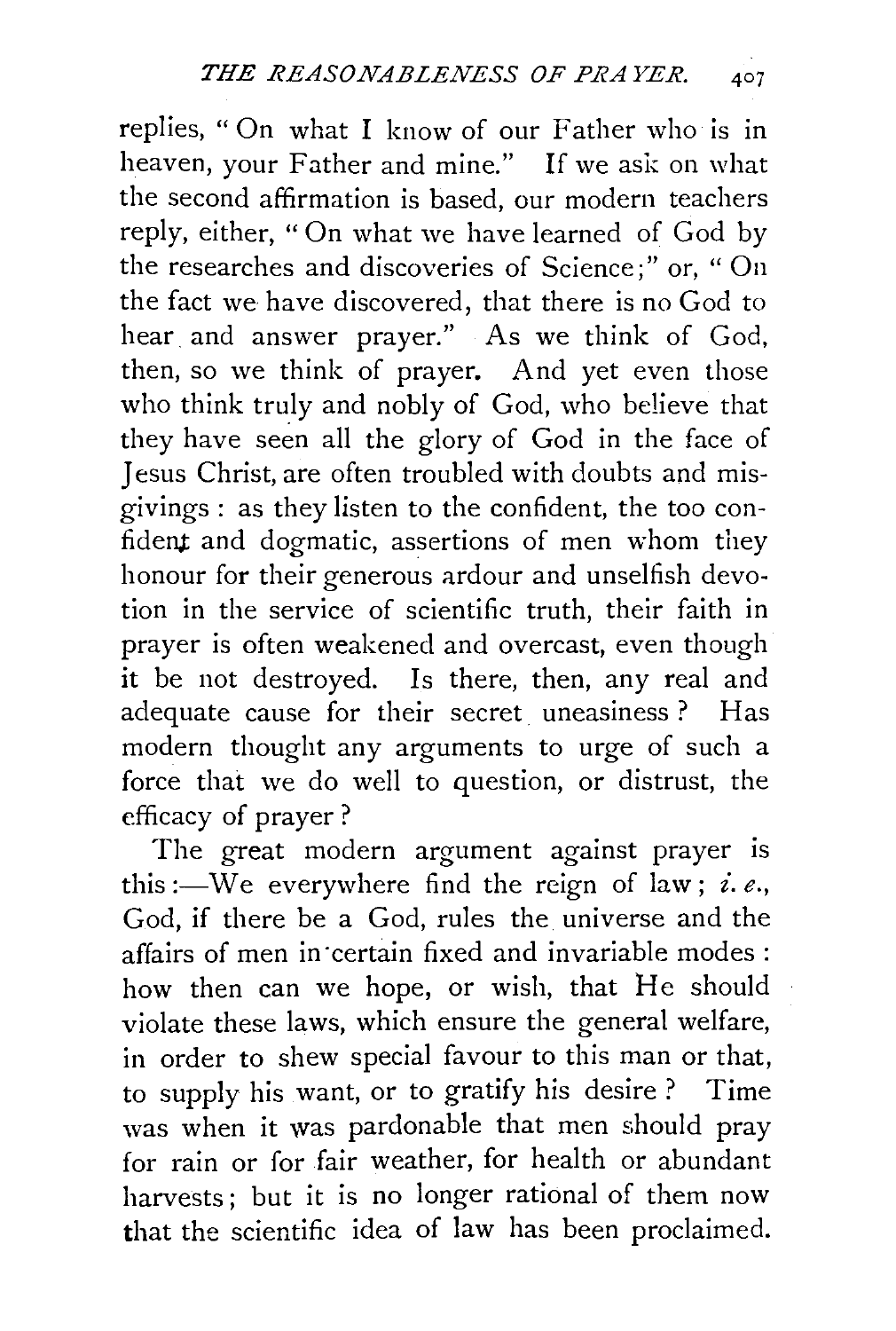We know that rain is the product of atmospheric laws which, under certain conditions, render it inevitable. We know that health and disease are the results of physiological laws, which absolutely determine that one man shall live and another die. The idea that rain and death are dependent on the will of a Being who can avert or precipitate them at his pleasure, is, therefore, utterly unscientific and irrational; it belongs to the days when broad margins of human life and thought lay in a gross darkness, peopled, by the popular imagination, with the caprices of an omnipotent Will; just as in the ancient maps large unknown tracts of the· earth were depicted as the haunts of chimeras dire and monstrous forms of life. But now, darkness has given place to life, the monstrous to the natural, caprice to law, confusion to order ; and we can no longer believe that, by our prayers, we change that perfect Will which works out the welfare of the universe by methods as fixed and invariable as Itself.

This, I believe, is a fair and candid statement of the chief modern objection to prayer. And it is very obvious to remark that it goes upon a very limited, a very unphilosophical and unbiblical, conception of what prayer is. It assumes prayer to be mainly, if not solely, an asking for certain personal and temporal gifts which can only be granted by suspending or violating the ascertained laws of the universe, by disturbing the physical sequences which Science pronounces to be unalterable. But such a conception of prayer is as unscriptural as it is inadequate. If we study the prayers recorded in the Old and New Testaments we find, as we have seen, that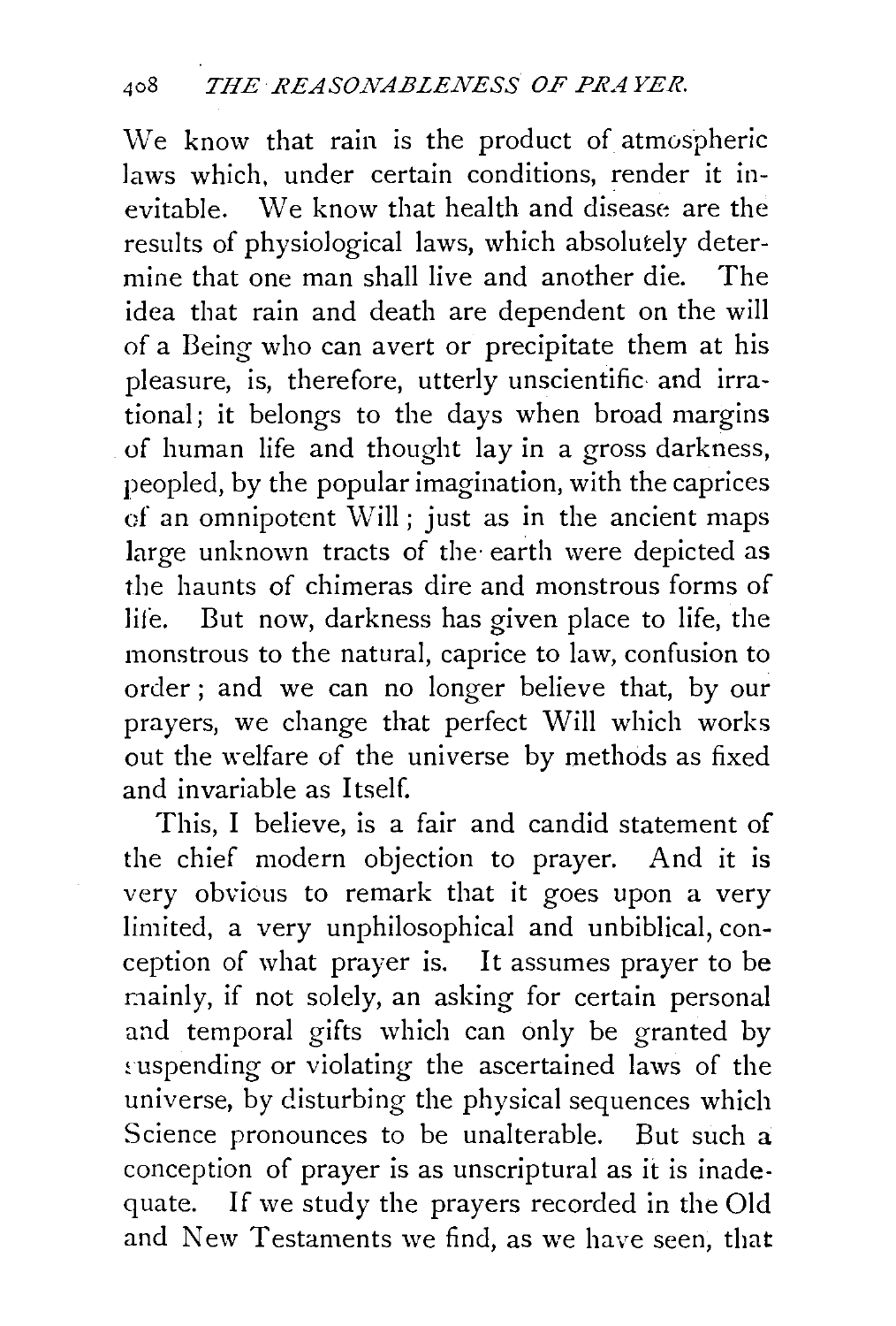prayer is by no means only an asking for what we have not got; it is also, it is rather, a spiritual communion with the Father of our spirits, a tender, sustained, devout meditation on Him, on his works, his providence, on our relations to Him and his purposes concerning us : it is a meditation surcharged with emotion, and which tends therefore to run into the most impassioned moods of thought and utterance. And, moreover, from the whole Biblical teaching on prayer we may infer that, so far from being an endeavour to change the Divine Will, and to adjust it to our personal and varying desires, it is rather a. sincere and strenuous endeavour to adopt that Will, and to bring our actions, aims, desires, into a free and happy accord with its volitions.

It is because we, we of the Church, have not risen to the large, generous, spiritual conception of prayer which the Bible teaches and implies, that at least one of the many modern schools of thought has, first, misconceived the very idea of prayer;. then challenged us to put it to an inappropriate test ; and has, last of all, defied us to prove that it is capable of producing the results we expect from it. Our first duty and endeavour, therefore, should be to revise, to raise, and enlarge our conception of prayer, until it squares with that of the Sacred Volume from which we profess to derive it.

But when we have reached this point, it will surely be said :- "Granting that the common conception of prayer is too limited, too colourless, too unspiritual; granting that prayer is *much more* than a mere asking for what we wish to have and have not got; still does it not *include* asking and· receiving, asking even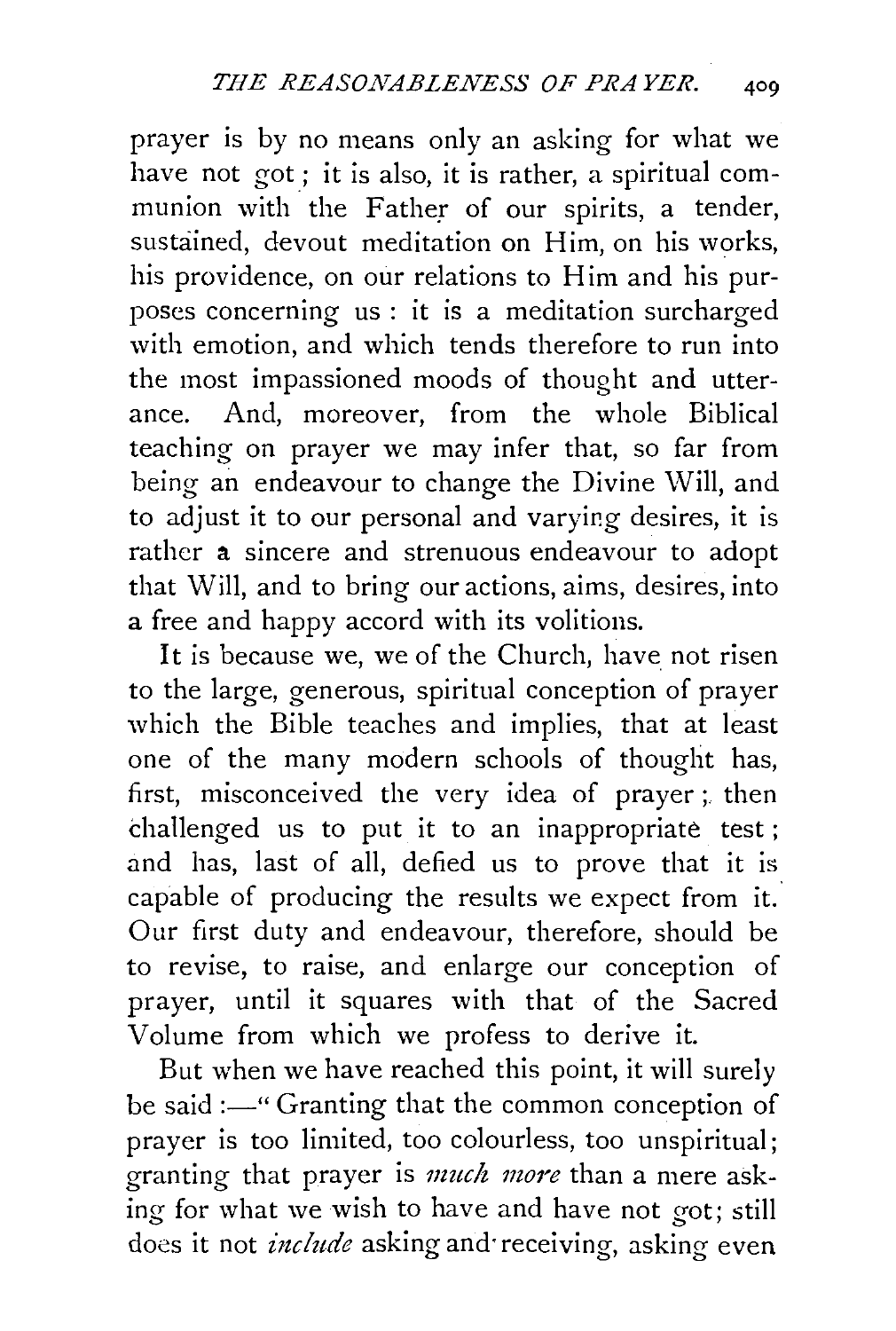for personal and temporal gifts, and much more for " the gifts of the Spirit"? Does not the very Bible itself bid us ask that we may have, and seek that we may find, and knock that the door of the Divine bounty may be opened to us ?

Assuredly it does. If I say that a woman is not only pretty, but also good and kind, and imply that it is better to be kind and good than to be pretty, I do not thereby deny\_ that she is pretty; I affirm it. And, in like manner, when I say that prayer is not a mere asking, but also a communion with God, and a meditation on his works and ways, and imply that to meditate on Him and to commune with Him is even better than to ask Him for gifts, I do not thereby deny, I rather affirm, that prayer includes petition for such things as we have need of. " Well, but under this modern scientific conception of the invariable and universal reign of law, of God as ruling according to certain unalterable methods and sequences, what scope is left for such prayers as these? Is it not, as we are told, irrational to believe that God will depart from his established modes of action in order to shew us a special kindness or minister to our individual needs ? "

It is by no means irrational, I reply; nay, it is irrational, rather, *not* to bring even our personal and temporal wants before God by prayer and supplication. Prayer is entirely reasonable, if only it be rightly understood. But if any man ask me still further, "Can you *prove* the reasonableness of prayer?'' I can only answer, "I will try."

I. Consider, then, that quite apart from any suspension or infraction of law, God may answer many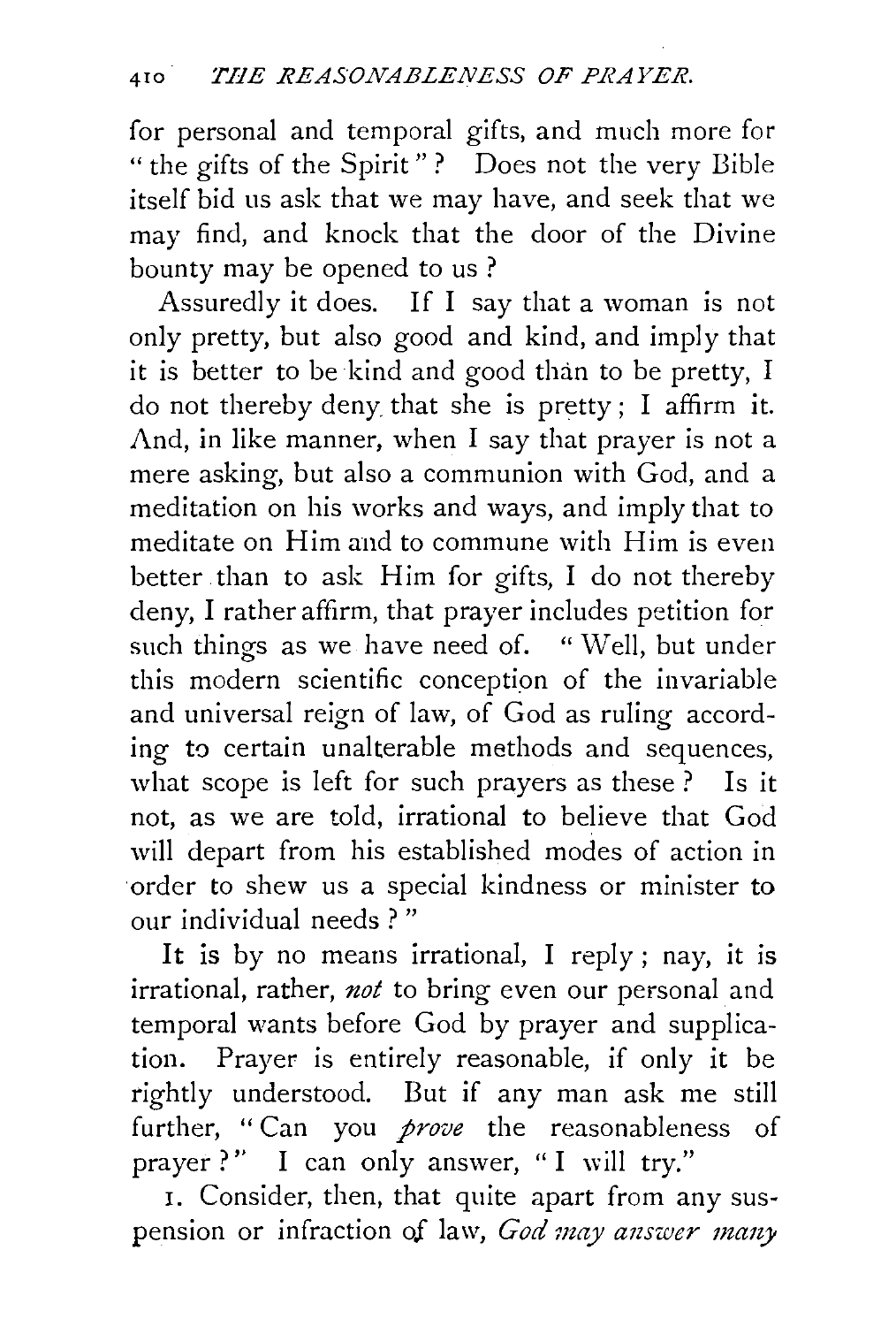of our prayers by the influence He exerts on our own *wills.* Of the two, we are far more dependent on that which is within us than on that which is without us. Character tells more profoundly on our happiness and well-being than our external conditions. It is better to be wise than to be rich, and better to be good than to be wise.

> Kind hearts are more than coronets, And simple faith than Norman blood.

A change wrought upon our disposition does more for us than a change of circumstance. To raise and sweeten our mood is better than to put money in our purse. • A happy lover meets fate and change in an armour of proof which a loveless millionaire might well envy him, and still more those unhappy persons who are too great to be loved. That sincere trust **in** God which really saves a man from care for the morrow is worth more than the most ample and sumptuous provision for to-morrow, since that very provision is quite capable of becoming only a new care to us. Every one must have observed that the very same words, the very same tasks, the very same set of circumstances and events, produce the most different and opposite effects on different men, nay, even on the same man in different moods; and every thoughtful and experienced person must have discovered that there is a sunshine of the soul far more capable of irradiating and transfiguring the world than the meridian light of the sun, and an inner darkness to which that of night is bright as day. And **in** these common facts of human life and experience we have a wide scope for answers to prayer-above all, for answers to those prayers on which, if we are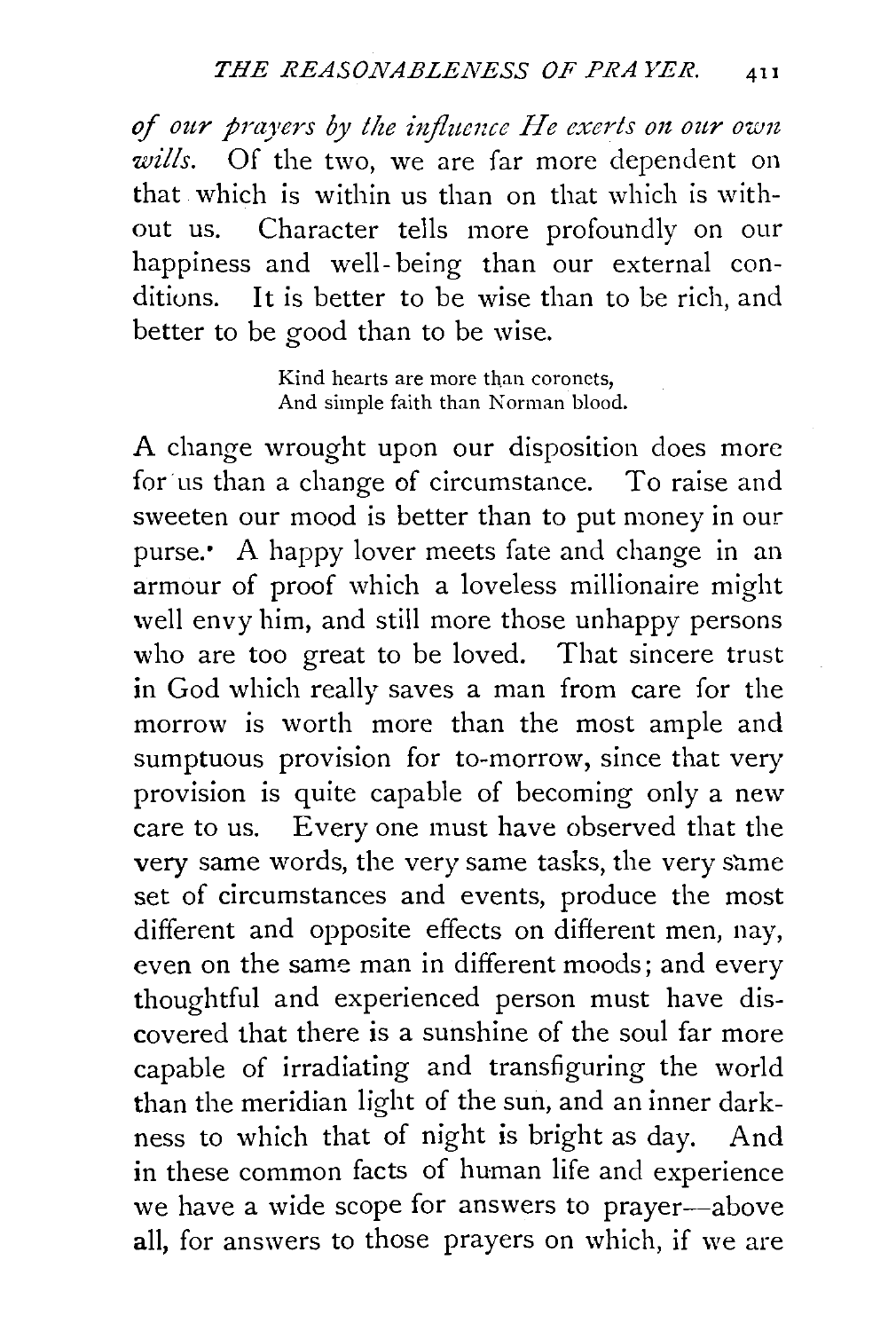wise, we lay the keenest emphasis, the prayers which relate to character, to inner well - being. If God touch the springs of thought and emotion within us, He may often give us all we need and ask, without so much as putting a new accent over a single iota of our outward lot, Let Him but shed a new or an intenser light into the secret recesses of our nature, the light of a truthful, a patient, or a cheerful spirit, and the whole world is effectually changed for us, though to all but us it remain unchanged. Take the familiar example of St. Paul. He was smitten with an infirmitywhich,as he thought, made him despicable in the eyes of men. He loathed it, for he assumed that it impaired his usefulness, impeded the work of his apostleship.<sup> $I$ </sup> It kept him in an agony so sharp that he compares it to that of a miserable wretch impaled on a stake. Again and again he prayed that he might be delivered from it; and the only answer to his prayer was an inward assurance that, so far from impeding him, his infirmity should aid him in his work, by letting the Divine strength shine the more manifestly through him. No physical change is wrought upon him. It is only his spirit that is touched and changed. And yet his whole world instantly grows bright to him; he glories in that whereof he was once ashamed, and is "glad" to bear the very infirmity which had seemed to him an agony not to be borne.

2. But if God may answer many of our prayers by influencing our own wills, *He may answer many more by influencing the wills of our neighbours.* Consider how dependent we are on one another, and

Y Gal. iv.14.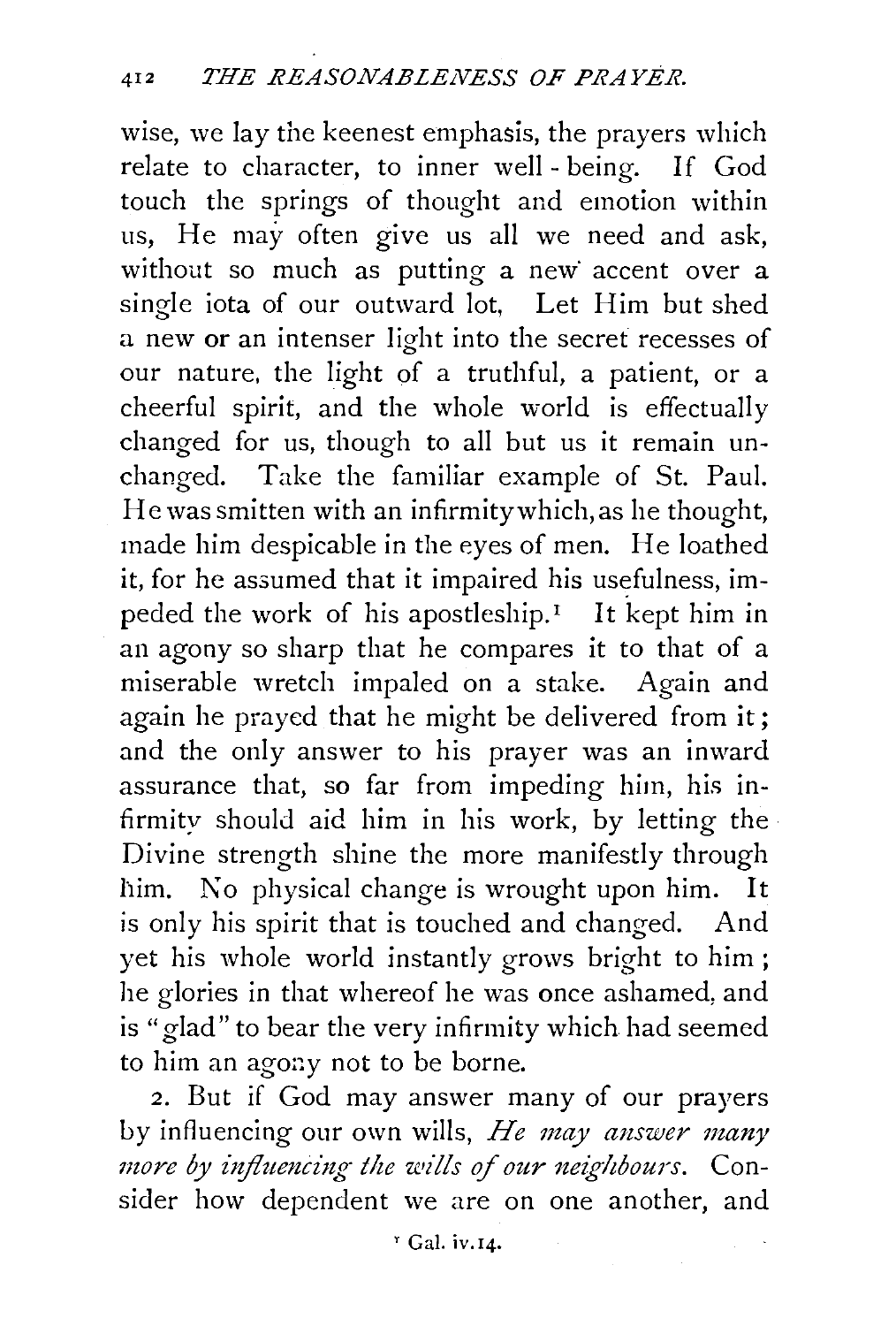especially on those who stand nearest to us, for the dignity, the sweetness, the comfort, and the purity of our lives. Our peace of mind, the whole comfort of our life, may hang on their tempers and moods. Their disposition towards us may seriously affect our very circumstances, and must still more seriously affect our happiness. Few questions are of graver moment to us than how they stand affected towards us. We see ourselves in our neighbours' eyes, and are elated or depressed as they think well or ill of us. In our dealings with a man of business, it may make little difference to our profits whether or not he be of a frank,.honourable, kindly nature; but what a difference it makes to *us!* In our social intercourse, our relations to our families, our servants, our neighbours and friends, how much our welfare and happiness depend on their moral character, their truthfulness or untruthfulness, their: reliableness or unreliableness, their good or ill will toward us ! The substance of our prayers for ourselves is, I suppose, that we may become wise, good, useful, tranquil, happy; and who does not see how largely these prayers may be answered, quite apart from miracle, simply by a Divine influence on the hearts of our kinsfolk and acquaintance ?

There is a capital illustration of the extent to which the lot and fortune of men are affected, simply by impressions produced on their minds, and on the minds of those with whom they have to do, in the story of Gideon.<sup>1</sup> God comes to him in the night, according to the ancient chronicler, and bids him go down with "the three hundred" against the vast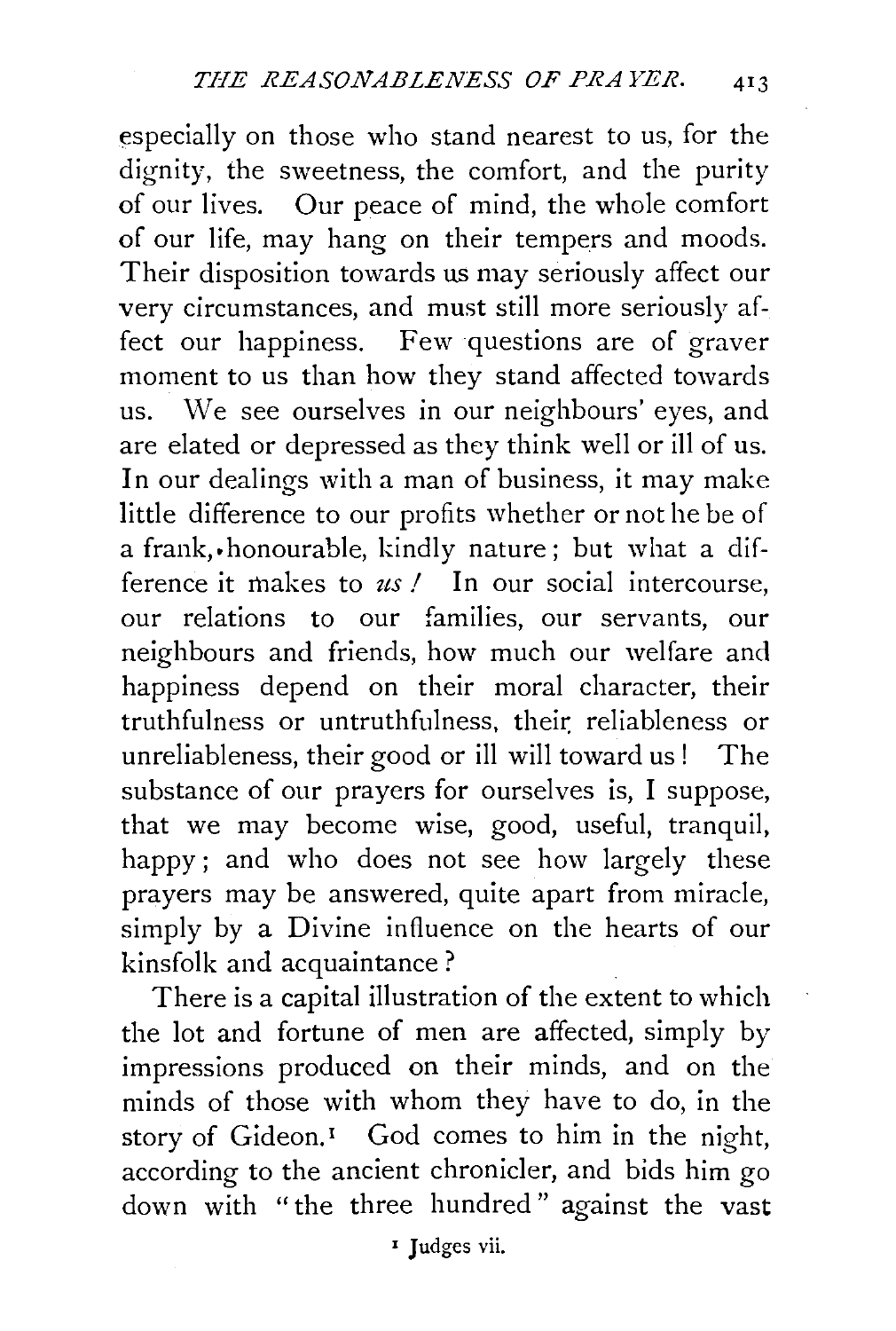c imp of Midian. But the brave Judge hesitates; the crisis is great, the summons sudden and unexpected. As he hangs in poise God says to him, "If thou fear to attack them, go down secretly to the outskirt of the camp, and mark what thou shalt hear." Gideon steals down the hill under cover of the darkness, and approaches the nearest tent of the alien host. As he crouches by it and listens, he hears two soldiers talking. One of them is telling a dream to his comrade. " I dreamed," he says, "that a thin round barley-cake rolled down the hill, and tumbled against tent after tent of the camp — tent after tent falling before its onset, till the whole camp lay prostrate on the earth. What do you make of that, comrade?" His fellow answered him: " $What I$  make of it is this. The barley-cake which came rolling down the hill, and upset the tents, stands for Gideon the Hebrew and his half-starved band. The gods have forewarned you that, sooner or later, they will smite and destroy our host." As he listens to the dream, and the interpreta'tion thereof, Gideon takes fire. He returns to his camp, rouses the three hundred, and proves the poor visionary Midianite a true prophet. Now if Gideon had prayed, as perhaps he did, that the host of Midian should be given into his hand, one of our modern teachers, could he have been there, might have stepped up to him and said, " Pooh, nonsense, man ; you are asking a miracle of Him who acts only by fixed laws! God is always on the side of the bigger battalions. Get a larger army, drill it better, arm it better, command it better, and then indeed you may hope to conquer the host of Midian." Yet, simply by influencing the mind of one man through the dream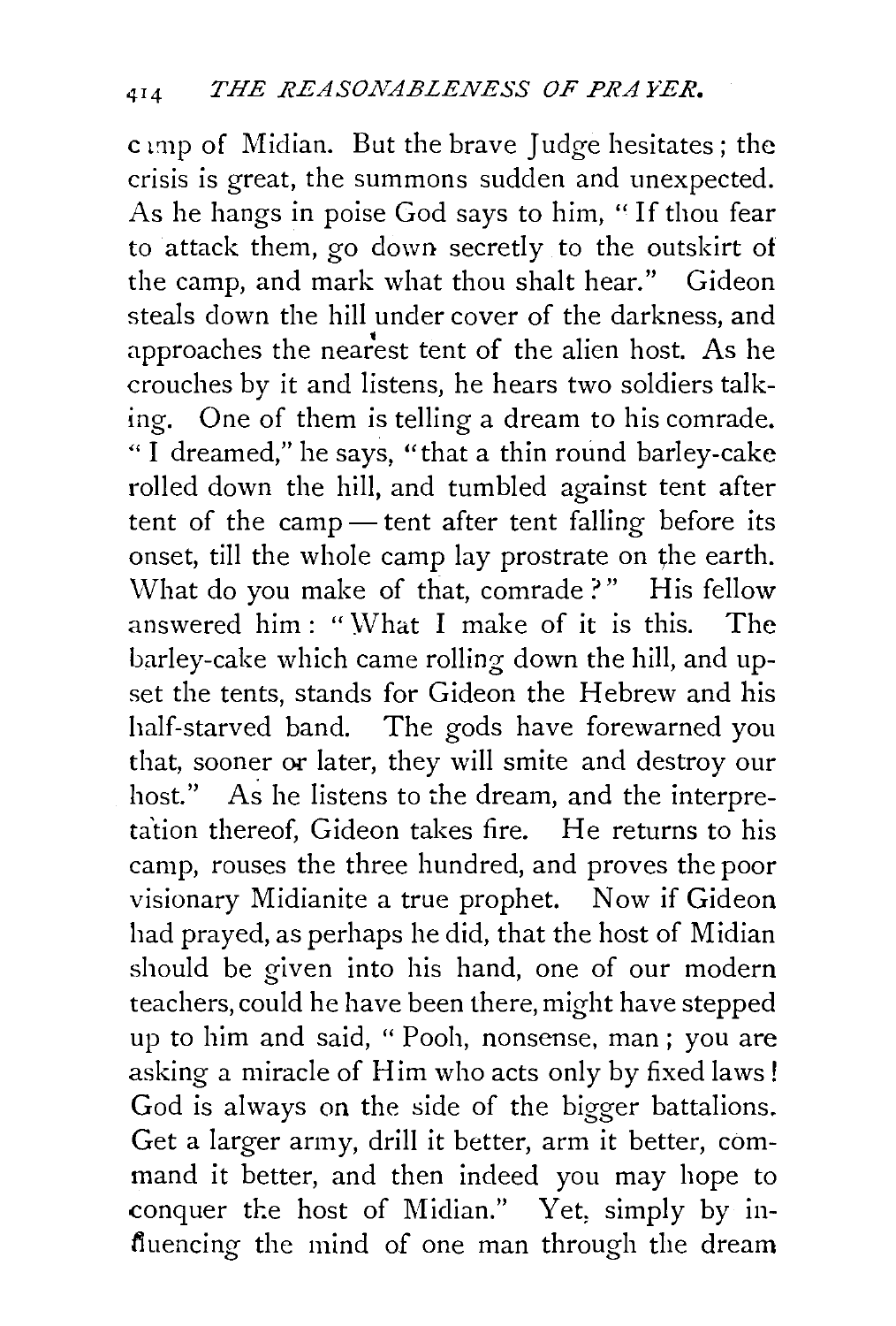related by another, God as truly gave the host of Midian into the hand of Gideon as though He had wrought a thousand miracles.

In the influence of the Divine Will, then, on the wills of men, there is scope, there is large and free scope, for prayer and for answers to prayer.

To this conclusion, however, it will be objected by those whose argument  $I$  am trying to meet: "But God acts and rules by law *in the spiritual* as well as in the natural *world,-* his methods are as fixed and invariable in morals as in physics. He influences the minds and wills of men, not in response to their wishes or supposed needs, but in accordance with the eternal counsels of his perfect Will."

I reply: "You have not *proved* that yet. You have tried, indeed, to deduce moral laws from the facts of human life : but God's action on the wills of men is so much more immediate, flexible, various, and recondite than his action in the physical universe, that you have not been able to discover and formulate the laws by which it is governed."

To this reply, however, they will prcbably respond : •· Still, if we admit *that,* must not you admit that the whole set of modern thought and discovery runs in the direction of law, order, development, and renders it probable that God does act by law, even where we cannot formulate and prove the laws on which He acts? Must you. not at least admit that we rise to a loftier conception of the Divine Nature if we conceive of God as ruling the spirits of men, as He rules physical sequences, by laws so wise that He need never depart from them? And if this conception of God, as ruling in all regions of the universe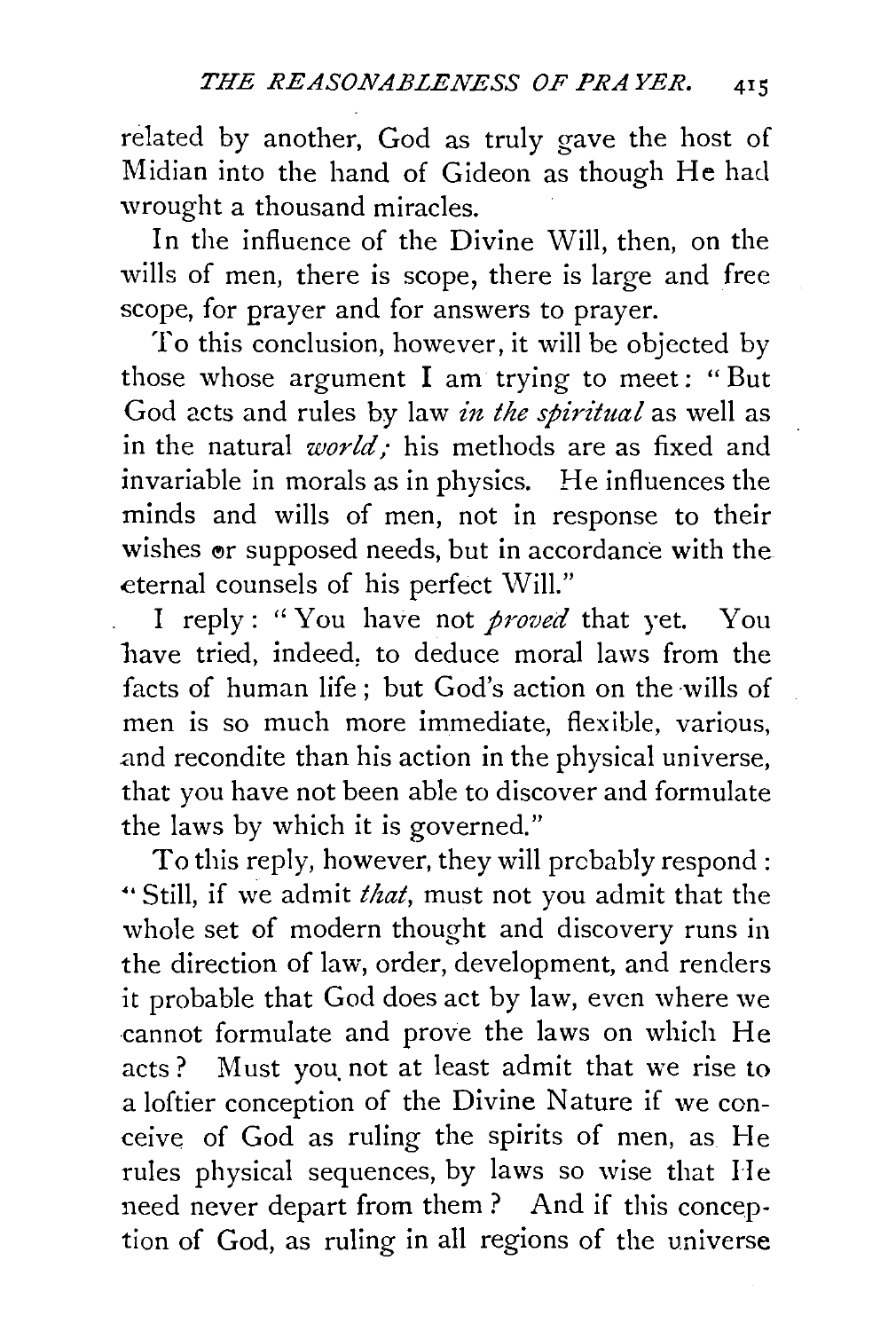by law be the loftier, must it not be the truer also ? Are we not sure that our greatest thoughts of the infinite and eternal Ruler of the universe must be the truest and the best ? "

And to this I reply, Assuredly we are. And  $i\hat{r}$ your conception of God be the highest possible to man, doubtless it is also the truest. But I have a still higher conception of Him to suggest.

3. For even in the province of physical sequences, in the region which is confessedly under the reign of law, *there may be answers to prayer which yet are not miraculous.* Here are two conceptions of God—the scientific and the religious-and we have to determine which is the greater of the two. According to the teachings of Science, God is the first great Cause, *Causa causans;* his power extends throughout the universe: and because He is of a perfect wisdom and a perfect goodness, He acts on impartial and invariable laws in every province of his activity, thus securing the universal welfare. Now this conception is so noble and so true, that no thoughtful man can well reject it, or seek to impair its force. And yet, if it be held alone, does it not present God before us in the unlovely aspect of a pedant or a Pharisee, as the slave of his own methods; a willing slave indeed, keeping within self-imposed limits for a beneficent and noble end, but yet the slave of his own methods, the creature of his own habits? Is *this* the ultimate bound, the highest summit, of thought ? Can we frame no loftier, and therefore truer, conception of the Most High, since we have agreed that the loftiest must also be the truest? Consider what · I have cailed the religious conception of Him. Conceive a Being of boundless power, wisdom, goodness,

Ì.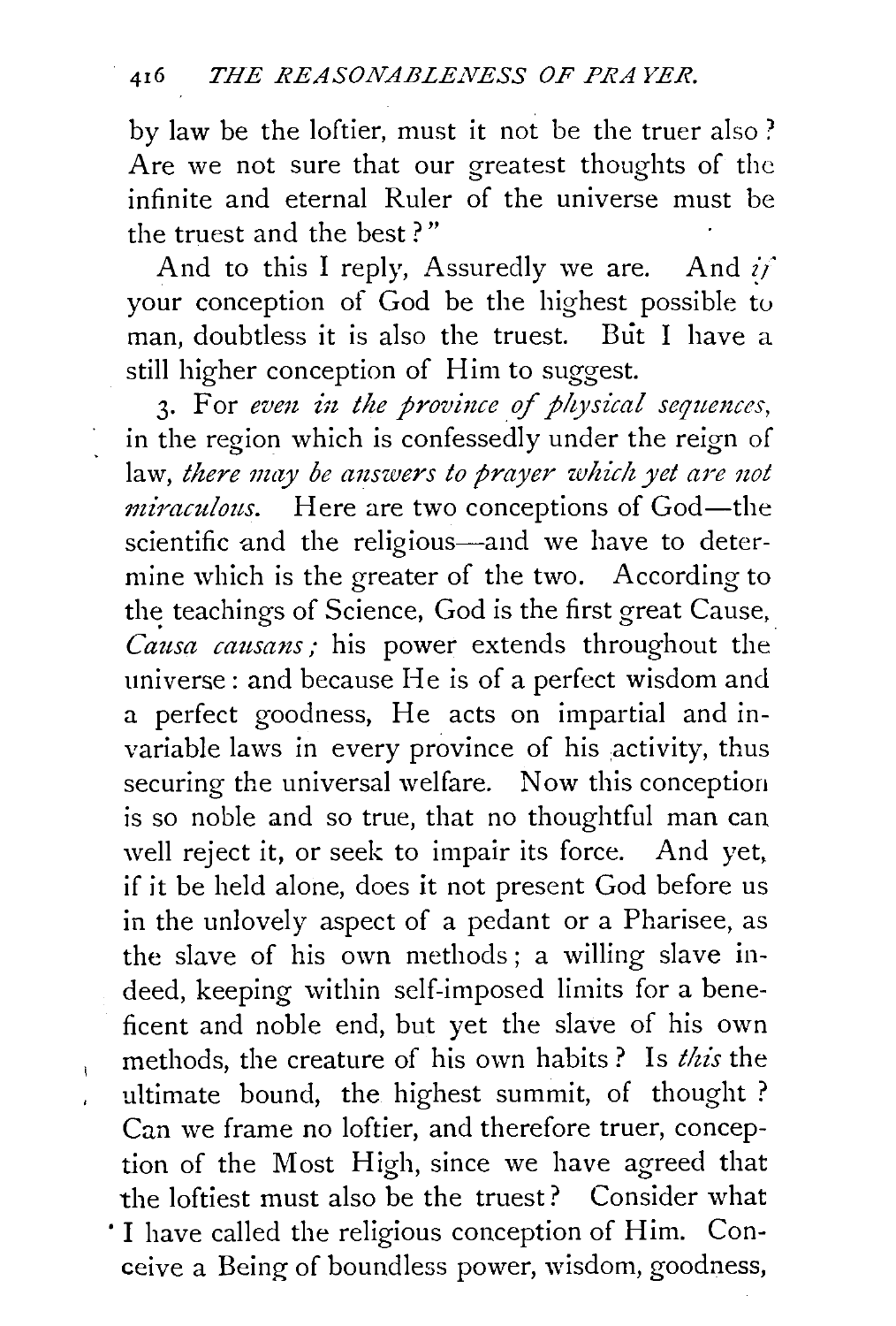who has indeed, and who freely uses, his own fixed and invariable methods of action, on the one hand ; and who, on the other hand, has the fluctuating, various, and conflicting wills of his innumerable creatures to train and purify. Conceive of Him as so adjusting the one to the other that by his use and observance of invariable laws He works out the highest possible good of each of his creatures through all the ages of time, that He meets their evervarying and to us incalculable needs, and either satisfies or denies the very desires of their hearts as may be best for them. Is not this a still nobler and loftier conception of God than the other ? Some man may say, " Perhaps it is; but still it is an impossible conception." " Impossible !" I reply; "why you and I have conceived it. Is it impossible, then, that God should be as great as we can think Him to be? Must He not be indefinitely greater? Have we not agreed that our loftiest conception of God must be the truest, simply because it is the loftiest?"

To say that God cannot so administer his laws, moral and physical, as to answer our prayers, as to give or withhold what we ask of Him as may be best for us, is virtually to set limits to his power, or his wisdom, or his goodness, which we have granted to be illimitable. Once admit that God *is,* and that He is infinitely wise and good and strong, and from this single premise we may logically infer the efficacy of Christian prayer. If God be, and be what we hold Him to be, He *can* answer prayer, without a miraculous interference, simply by administering the laws of his eternal wisdom and grace.

VOL. V. 28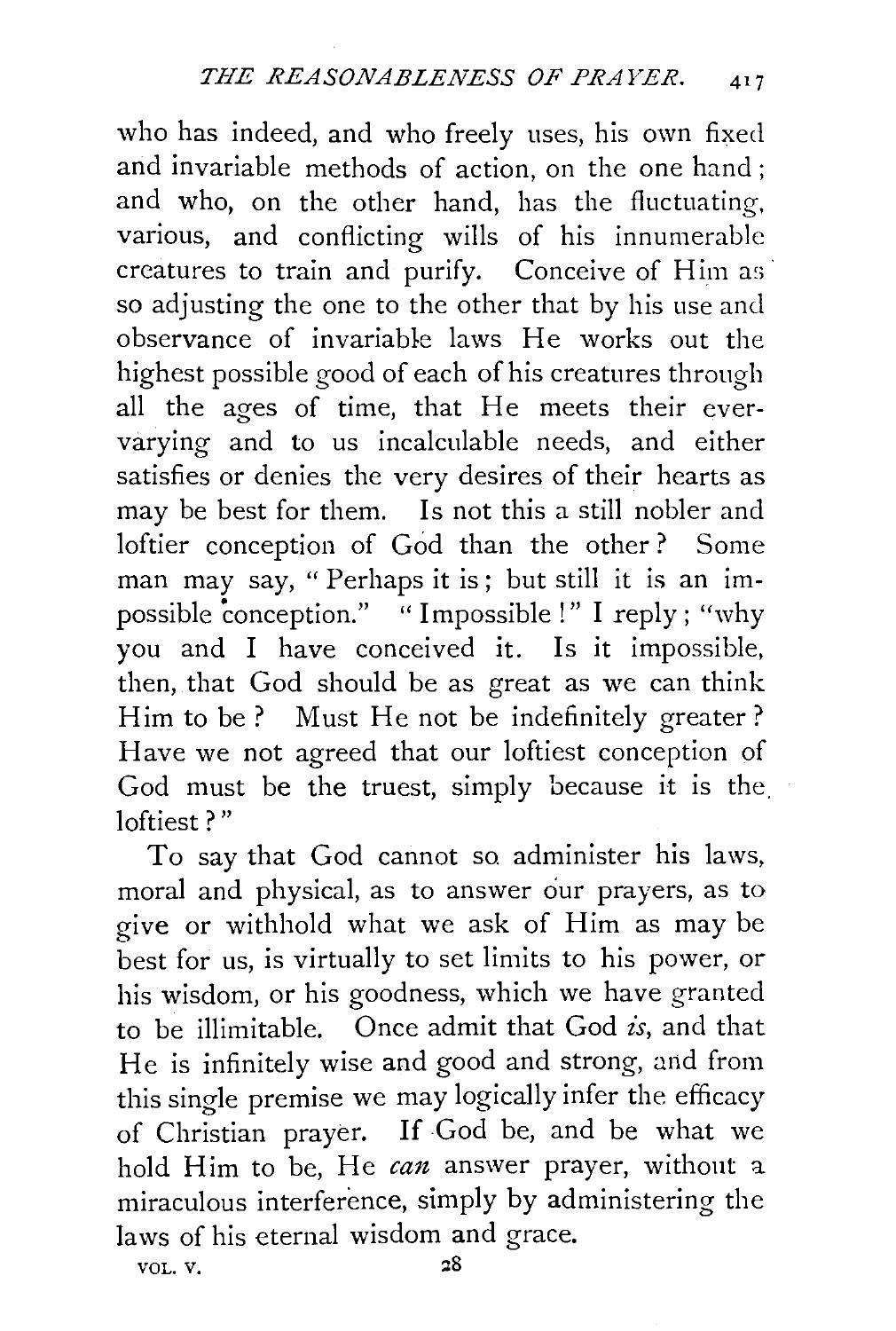4· But we may reasonably contend still further, that *occasions may rise when. for the greater good of his suppliant creatures, God will even work miracles in answer to prayer.* Why should it be thought a thing incredible that the invisible Cause of that manifold effect we call Nature should become visible? why should we deem it impossible for Him to shine through the veil of cosmical forces behind which He is commonly concealed, and compel men to say, "This is He who is always working in all"? If the laws by which He rules in earth and heaven be not external forces within which He sits imprisoned, but simply the methods by which He commonly acts for the good of the universe, why should He not, if there be a sufficient cause, if He can thus promote the greater good of the universe, come forth from his hidden sanctuary to shew Himself to men, to let them *see* Him doing what He is for ever doing unseen? To say that He cannot, on the ground that to work a miracle He must suspend the laws which He had before enacted, is to fall into two errors, of which it is hard to say which is the more unscientific. The first error is that we limit the Inhabitant of eternity by that law of succession by which our thoughts are bound, and make Him a creature of time. If  $I$  determine to spend every day of the next year in a certain invariable order, and then, six months hence, resolve to spend one day in a different way, no doubt I traverse my original determination, I change my mind. But with God no such self-contradiction is possible, since with Him there is no succession of thoughts and resolves. He is the " I AM," the Eternal, and sits high above all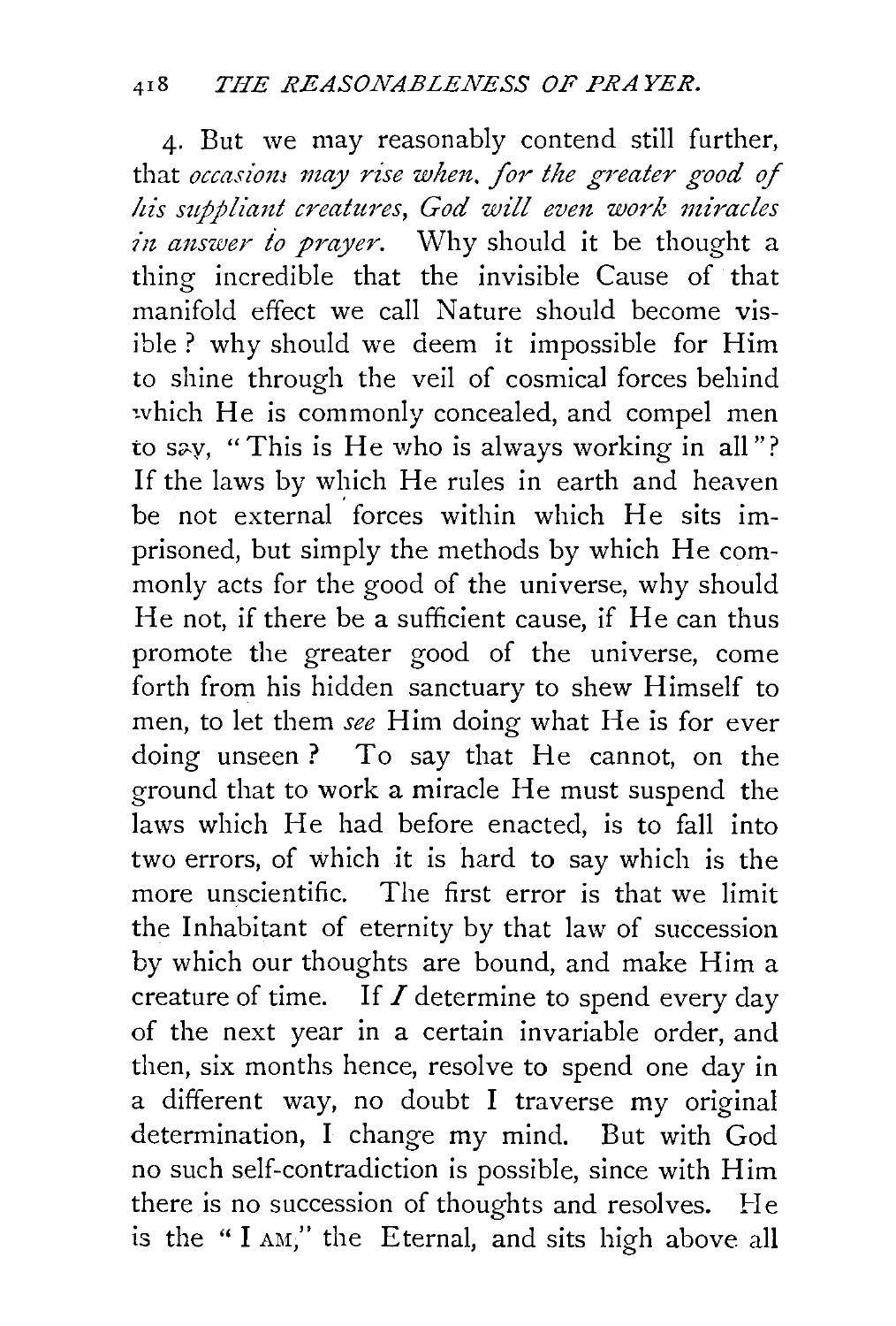time and change. All things are always present to his mind-the exception as well as the rule, the miracle as well as the law; one is not before the other, nor against the other.

And the second error of this conception is that it holds the free activity of God to be limited by his laws, as though they were independent of his will, instead of expressions of his will-an error best refuted by our own daily experience. A wise and good father has rules by which he guides his own life and his intercourse with his household; but can he not, without violating these rules, listen to his children's requests; *shew* them what he is doing for them always, and why he cannot give them what they ask; ·infuse a cheerful courage into their breasts when they have to do without what they wished to have; and at times both grant them what they desire and enhance the value of his gift by the thoughtful and tender kindness with which it is bestowed ? And shall not our Father in heaven be at least as free as the father of our flesh, and yet as observant -of order and rule ? *How* God should be both free and yet bound by law, is indeed a mystery which as yet transcends our thoughts. But the blending of free will and necessity in the nature of man, the fact that he is always free and yet never free, is a mystery equally insoluble. Because of this mystery which our reason cannot grasp, this paradox which we cannot resolve and reconcile, we do not deny -either that man is free to choose his own path, or that his path is necessarily determined for him. We admit both as facts, and wait till we are wiser for the large truth which is to reconcile them. Why,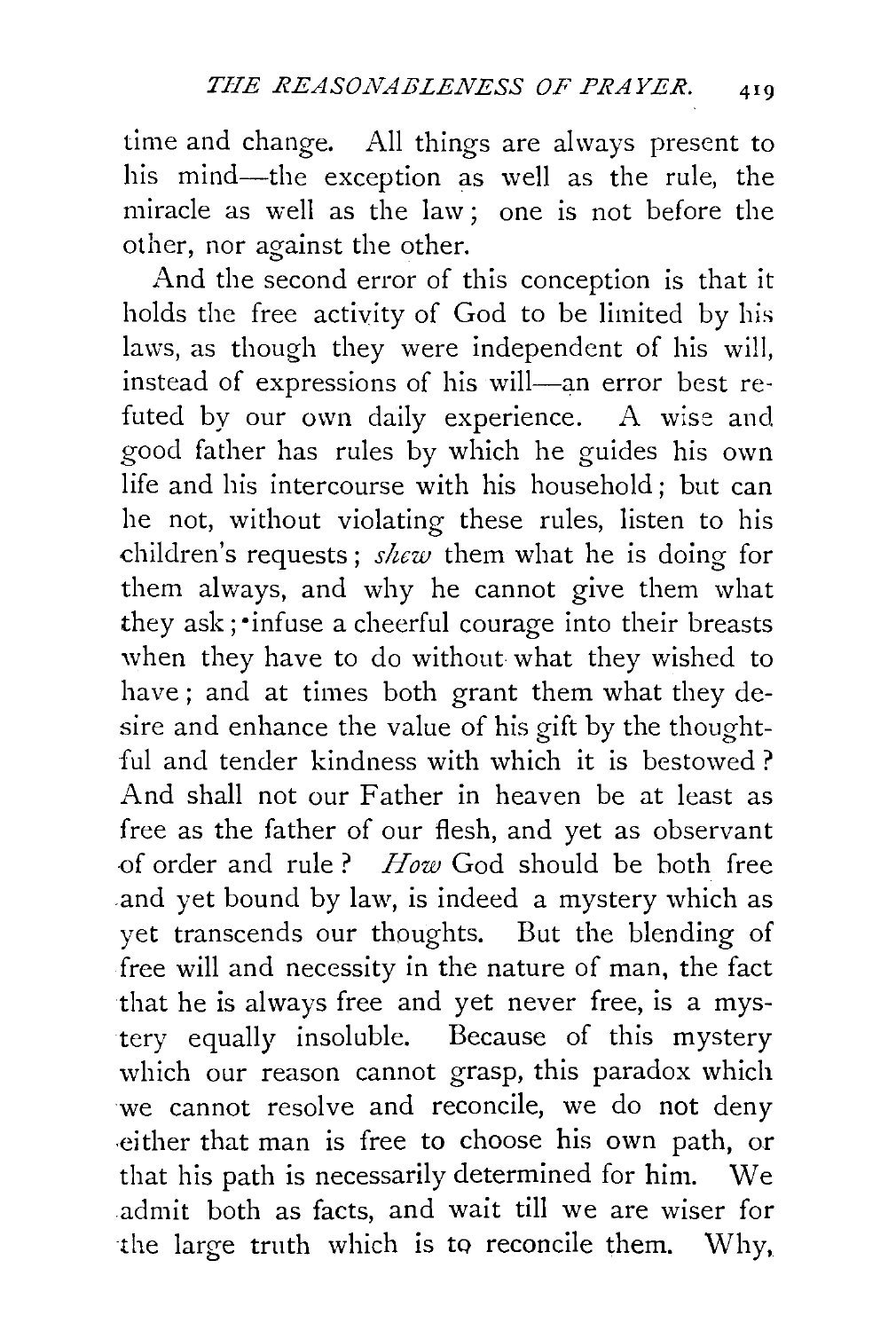then, should we deny either that God is free to listen to and answer our requests, or that, in all He does, He acts according to the law of his eternal wisdom? The mystery is simply the old *true* paradox of Free Will and Necessity, which no man has solved or is at all likely to solve. We see an earthly father moving with free and kindly step within and beneath the laws which he has prescribed for himself, stopping to comfort this child and to correct that, stepping aside to lift up the fallen or bring back the erring; and we best conceive of God when we think of Him as our Father in heaven, observant of law and rule· indeed, yet not bound by them, able so to administer them as to secure the general good, able also so to vary their operation or so to transcend it as that He may carry comfort, pardon, and the gifts of his bounty to every seeking and prepared heart.

It is on this conception of Him that our Saviour insists, and especially insists when He teaches and encourages us to pray. To meet the doubts and fears of the weak or the sceptical, or to rebuke the insolence of the scornful, it may be necessary at times to shew that Science has nothing to allege against the efficacy of prayer; that by his influence on our own wills or the wills of our neighbours, by his perfect administration of perfect laws, or by miracles which transcend the laws they illustrate and emphasize, God may grant us our requests. But, after all, if we believe in God, our best wisdom will be to speak to Him for ourselves, to speak to Him as to our Father in heaven, assured that He will listen to us, and that, by giving or by withholding what we ask, He will correct and renew our wills,